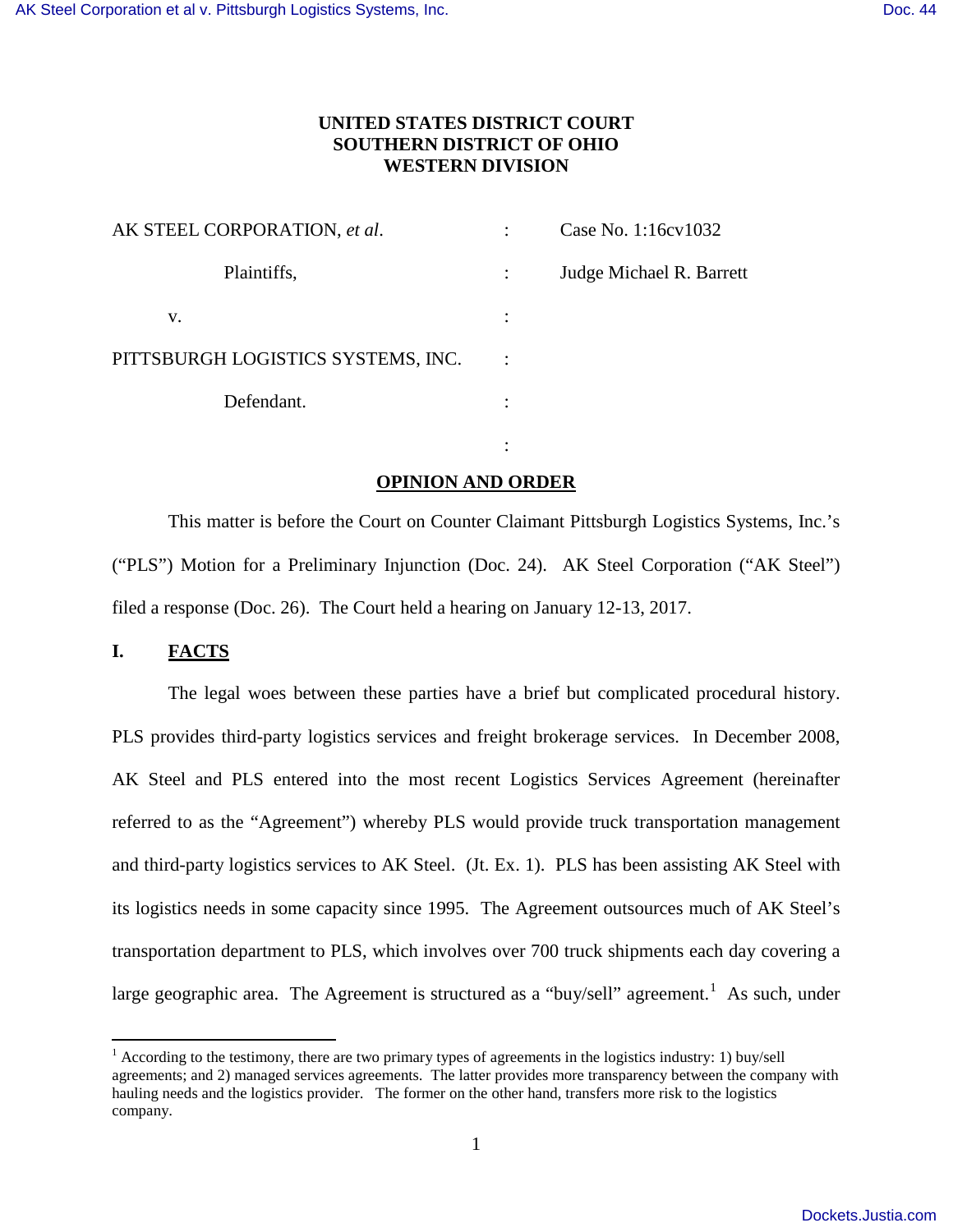the Agreement, AK Steel pays PLS a set management fee for PLS to negotiate and purchase transportation services to move AK Steel freight. Although AK Steel has the ultimate veto power over carriers entering their facilities, the Agreement provides AK Steel with little transparency with respect to PLS's logistics process. Accordingly, the carriers PLS engages to haul freight for AK Steel contract with PLS directly – not AK Steel. AK Steel does, however, have the right to accept or reject carriers proposed by PLS. (Jt. Ex. 1, Section 2.1(iv)). The Agreement also includes various confidentiality provisions to protect proprietary information shared between the parties.

On July 22, 2016, AK Steel informed PLS that is was terminating the Agreement pursuant to Section 4.1.<sup>[2](#page-1-0)</sup> (PLS Ex. 3). In the same letter, AK Steel informed PLS that it intended to put the transportation logistics services out for bid and invited PLS to participate in the bid. On October 5, 2016, Ryder Integrated Logistics, Inc. ("Ryder") was awarded the bid. The new transportation logistics contract is scheduled to commence on January 18, 2017, upon expiration of the Agreement. The same day it lost the bid PLS was advised that in three weeks Ryder intended to send out a Carrier Request for Proposal (hereinafter referred to as the "Carrier RFP"), a process used in the logistics industry to find motor carriers.

The short three-week timeline raised red flags for PLS. PLS was particularly worried that in order for a new logistics provider to be able to identify appropriate carriers to haul AK Steel freight so quickly, PLS's alleged propriety information would have to be used. PLS also learned that AK Steel had requested PLS routing guides, which PLS asserts are confidential, from an outside processor. Routing guides provide among other information, a list of carriers to call for specific shipping lanes. Concerned that AK Steel was seeking to obtain confidential PLS

 $\overline{a}$ 

<span id="page-1-0"></span> $2^{2}$  Section 4.1 of the Agreement permits either party to terminate the Agreement without cause by providing written notice to the other party.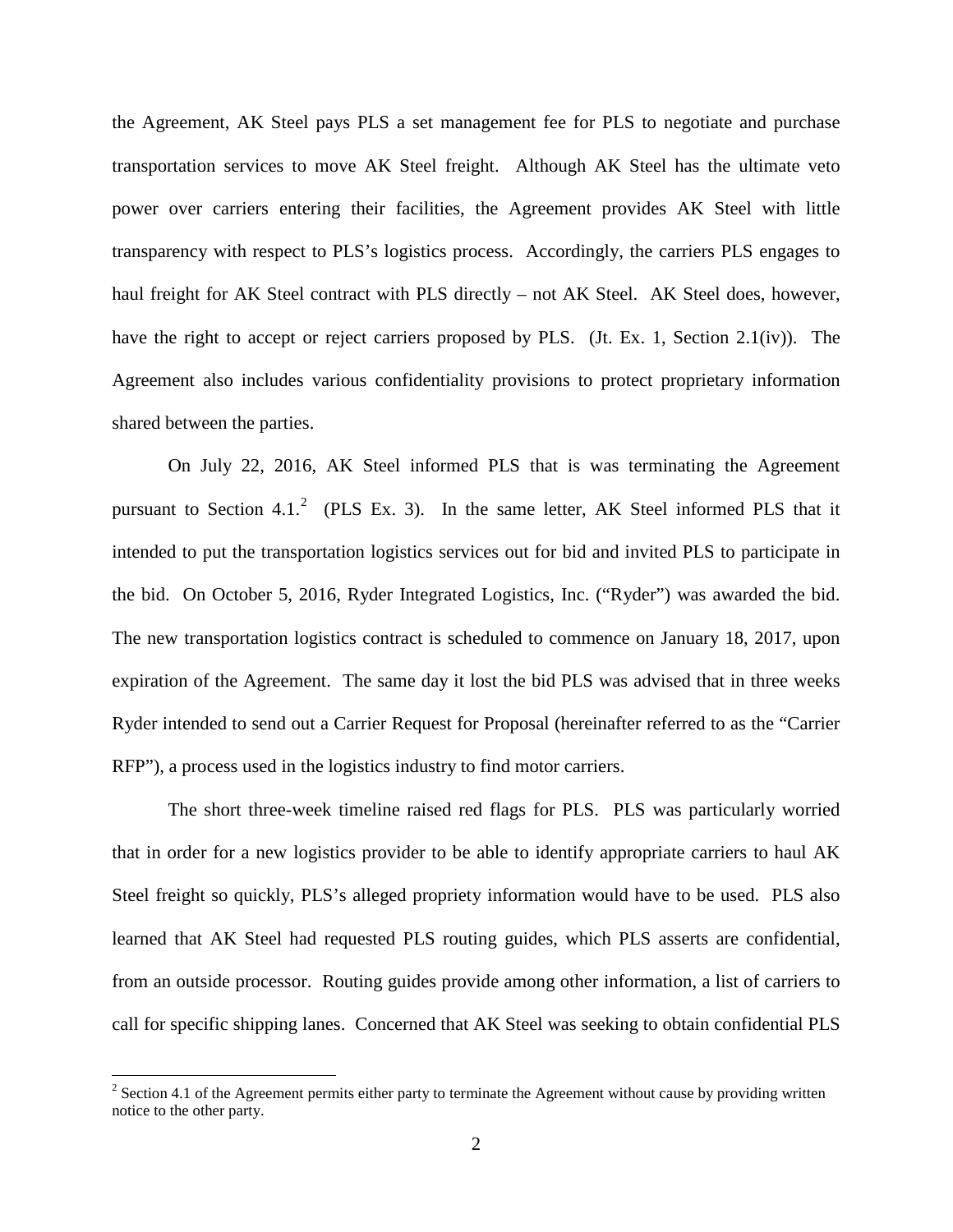information, PLS sought preliminary injunctive relief in the Court of Common Pleas of Butler County, Pennsylvania on October 6, 2016. PLS does not contend its information was utilized in the bidding process in which Ryder was ultimately awarded the bid, but rather that the information was necessary for the Carrier RFP process.

The Pennsylvania action was initially filed against AK Steel and Ryder. Ryder removed the lawsuit to the United States District Court for the Western District of Pennsylvania.<sup>[3](#page-2-0)</sup> Pursuant to a forum selection clause in the Agreement, the Court dismissed AK Steel from the lawsuit. On October 13, 2016, before the case was removed to Federal Court, PLS was granted injunctive relief against Ryder. $4$ 

 Consequently, that court enjoined Ryder in relevant part from using any PLS trade secrets. Accordingly, AK Steel filed the instant action seeking a declaratory judgment that certain information it seeks to use in transitioning logistics services to Ryder is neither proprietary nor confidential under the terms of the Agreement. (*See generally* Doc. 3).

This prompted PLS to file a Counterclaim, alleging AK Steel breached Article 9 of the Agreement by using and disclosing PLS's confidential information. PLS also alleges that AK Steel violated the Ohio Uniform Trade Secrets Act by obtaining and disclosing proprietary information of PLS to Ryder.

## **II. STANDARD FOR INJUNCTIVE RELIEF**

 $\overline{a}$ 

PLS seeks injunctive relief enjoining AK Steel from using the carriers PLS used to haul AK Steel freight in the first six months of 2016 – in total, 929 carriers. The threshold issue

<span id="page-2-0"></span> $3$  After AK Steel filed this action, the parties agreed to transfer the Pennsylvania action to this Court. That case is also assigned to the undersigned, Case No. 1:16-cv-1175.

<span id="page-2-1"></span><sup>&</sup>lt;sup>4</sup> Although that injunction remains in effect, there is a motion to dissolve the same pending. That motion is not ripe for review.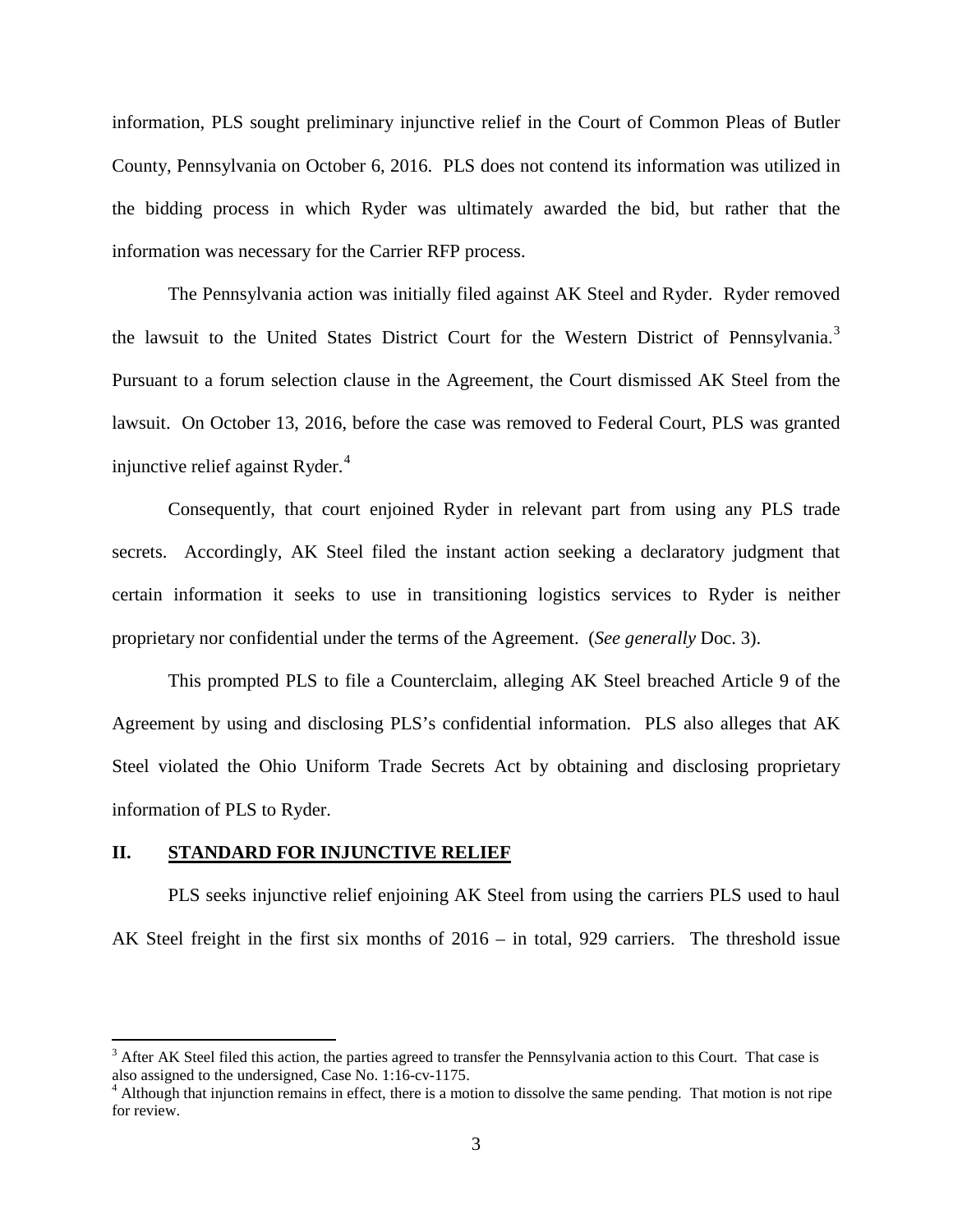before the Court is whether the identity of PLS's carriers used to move AK Steel freight constitutes a trade secret.

Under Federal Rule of Civil Procedure 65, injunctive relief is an extraordinary remedy, the purpose of which is to preserve the status quo. *Certified Restoration Dry Cleaning Network, L.L.C. v. Tenke Corp.*, 511 F.3d 535, 542 (6th Cir. 2007). In determining whether to grant or deny a preliminary injunction, the Court must consider four factors: (1) whether the movant has a likelihood of success on the merits; (2) whether the movant would suffer irreparable injury without the injunction; (3) whether issuance of the injunction would cause substantial harm to others; and (4) whether the public interest would be served by the issuance of the injunction. *ACLU Fund of Mich. v. Livingston Cnty.*, 796 F.3d 636, 642 (6th Cir. 2015) (citing *Bays v. City of Fairborn*, 668 F.3d 814, 818-19 (6th Cir. 2012). The foregoing factors are not prerequisites, but are factors that the Court should balance. *United States v. Edward Rose & Sons*, 384 F.3d 258, 261 (6th Cir. 2004).

On a preliminary injunction, "a plaintiff must show more than a mere possibility of success," but need not "'prove his case in full." *Certified Restoration Dry Cleaning Network*, 511 F.3d at 543. "'[I]t is ordinarily sufficient if the plaintiff has raised questions going to the merits so serious, substantial, difficult and doubtful as to make them a fair ground for litigation and thus for more deliberate investigation.'" *Northeast Ohio Coalition v. Husted*, 696 F.3d 580, 591 (6th Cir. 2012) (quoting *Six Clinics Holding Corp., II v. Cafcomp Sys., Inc.*, 119 F.3d 393, 402 (6th Cir. 1997)).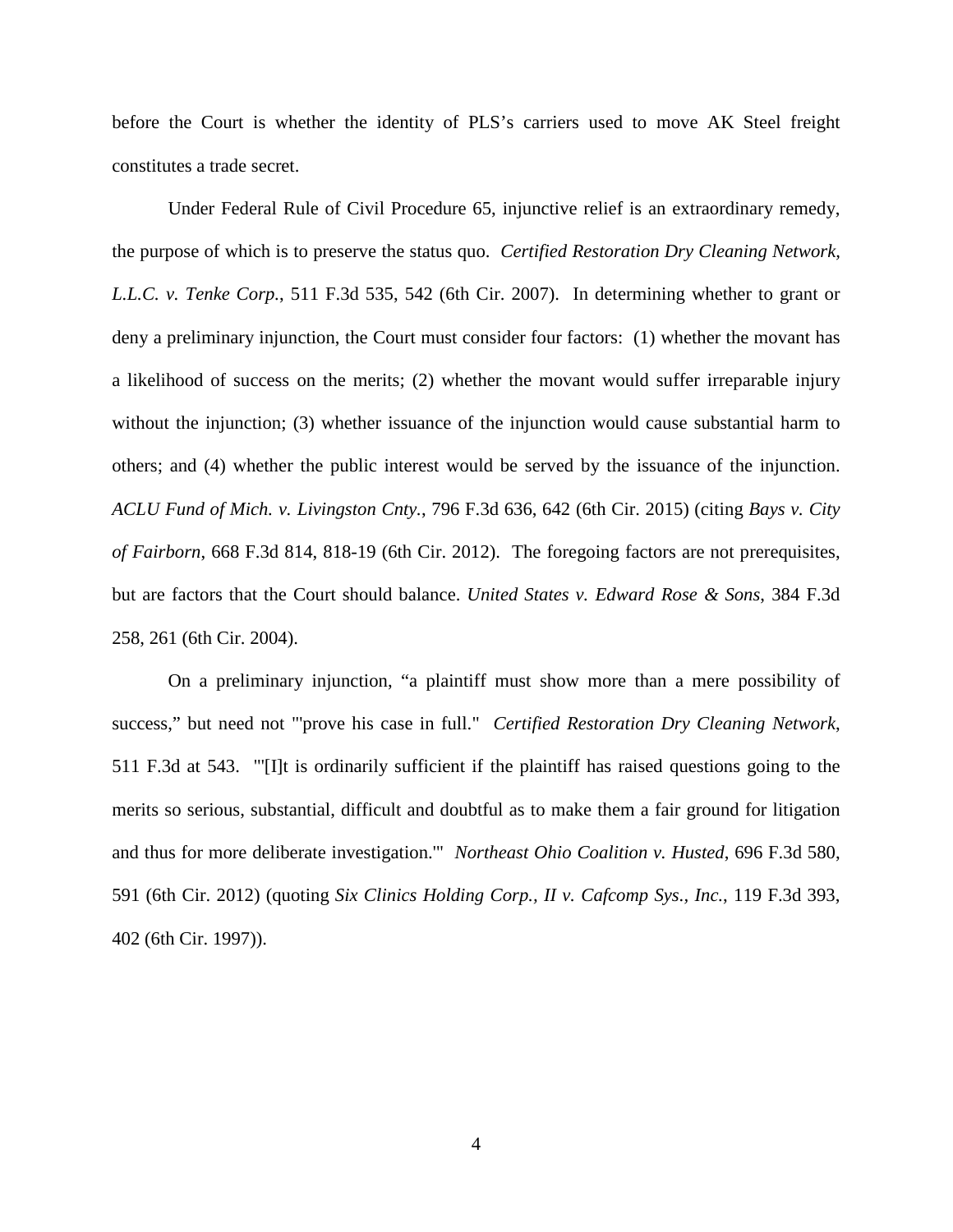## **III. ANALYSIS**

### 1. **Likelihood of Success on the Merits**

To show a likelihood of success, a plaintiff must demonstrate more than a mere possibility of success, but it need not "prove [its] case in full." *Northeast Ohio Coalition v. Husted*, 696 F.3d 580, 591 (6th Cir. 2012) (quoting *Certified Restoration Dry Cleaning Network v. Tenke Corp.*, 511 F.3d 535, 543 (6th Cir. 2007)). However, "a finding that there is simply no likelihood of success on the merits is usual fatal" to a request for injunctive relief. (*Gonzales v. Nat'l Bd. Of Med. Exam'rs*, 225 F.3d 620, 625 (6th Cir. 2000).

To establish a claim for misappropriation of trade secrets, PLS must prove: 1) a trade secret exists; 2) acquisition of a trade secret; and 3) the unauthorized use of a trade secret. *Kuvedina, LLC v. Cognizant Tech. Sols.*, 946 F.Supp.2d 749, 755 (S.D. Ohio 2013). Under Ohio law, a "trade secret" "means information, including…. a listing of names, addresses, or telephone numbers, that satisfies both of the following:

- (1) It derives independent economic value, actual or potential, from not being generally known to, and not being readily ascertainable by proper means by, other persons who can obtain economic value from its disclosure or use.
- (2) It is the subject of efforts that are reasonable under the circumstances to maintain its secrecy."

Ohio Rev. Code § 1333.61(D). Courts additionally consider six factors in analyzing whether information constitutes a trade secret: (1) The extent to which the information is known outside the business; (2) the extent to which it is known to those inside the business, *i.e*., by the employees; (3) the precautions taken by the holder of the trade secret to guard the secrecy of the information; (4) the savings effected and the value to the holder in having the information as against competitors; (5) the amount of effort or money expended in obtaining and developing the information; and (6) the amount of time and expense it would take for others to acquire and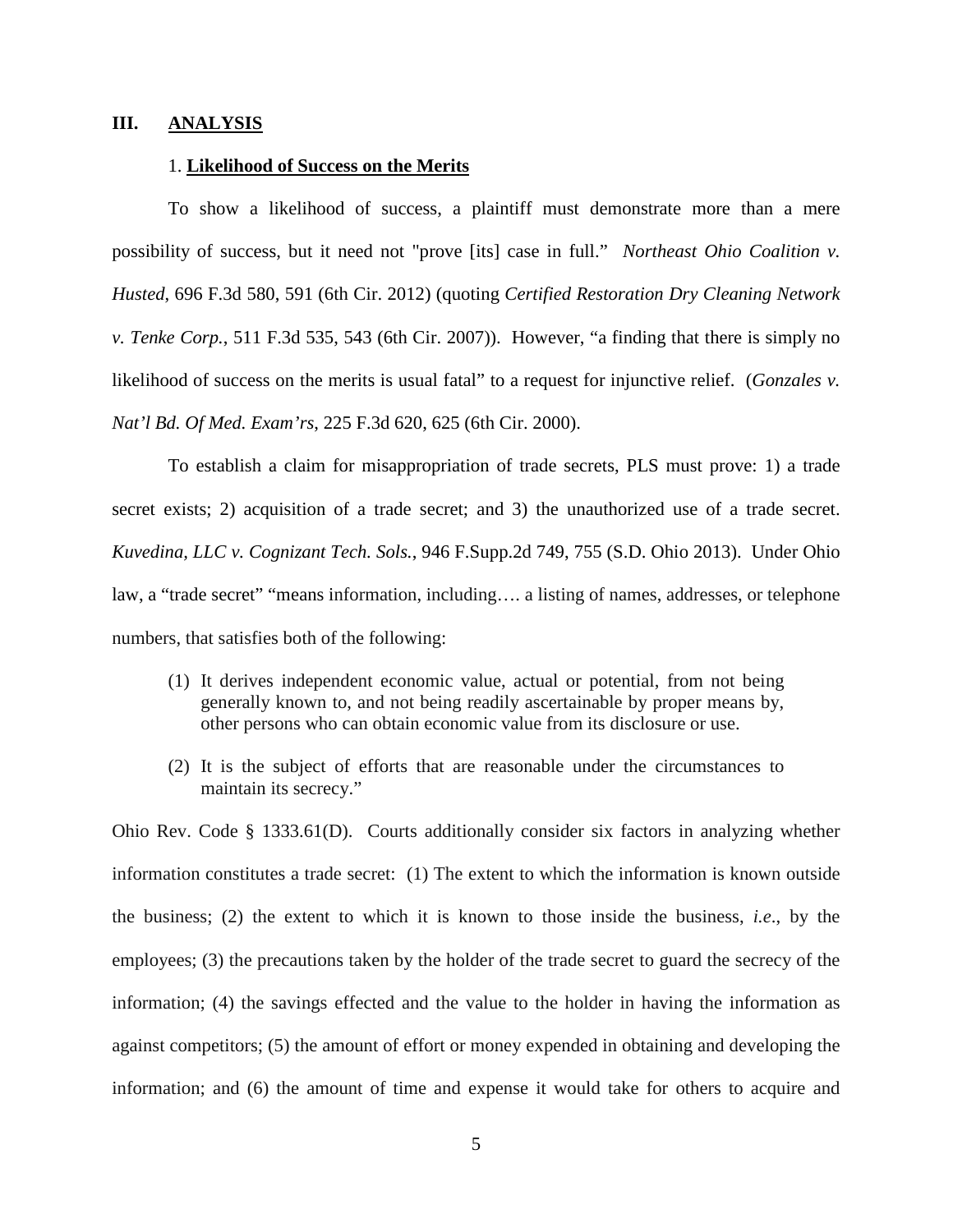duplicate the information. *The Plain Dealer v. Ohio Dep't of Ins.*, 80 Ohio St.3d 513, 525-26 (1997).

PLS argues its carrier network, including the names and contact information of their carriers, constitutes a trade secret. PLS CEO and President Gary Burns explained that PLS is a non-asset based company. In other words, PLS does not own trucks; rather, they are an information based company that uses data to compile carrier networks to best serve their customers. As for the carrier network used to serve AK Steel, Joseph Bielawski explained that PLS built programs specifically around AK Steel's needs. In total, PLS compiled a carrier network sufficient to manage seven plants and over 130 warehouses. Although PLS acknowledges that in isolation, the names of carriers are not confidential information, it argues that in the context of its carrier network used to move AK Steel freight, their identities are indeed confidential.

### **A. The Agreement**

To begin, AK Steel argues that the Agreement permits AK Steel access to PLS's carrier network, as it relates to AK Steel. Section 4.9 of the Agreement provides:

If this Agreement is terminated for any reason, any freight carrier that moves freight for AKS or AK Tube through PLS will not be contractually prohibited from continuing to move freight for AKS or AK Tube.

Thus, pursuant to the terms of the Agreement, AK Steel is permitted to contract with PLS carriers. In other words, the specific relief PLS seeks would be a violation of the Agreement.

PLS argues that while these carriers can continue to move freight for AK Steel, they can do so only if they are not using PLS's information. If that is true, then the question remains as to whether the compilation of data that encompasses PLS's carrier network constitutes a trade secret. The language of the Agreement is also helpful in this regard.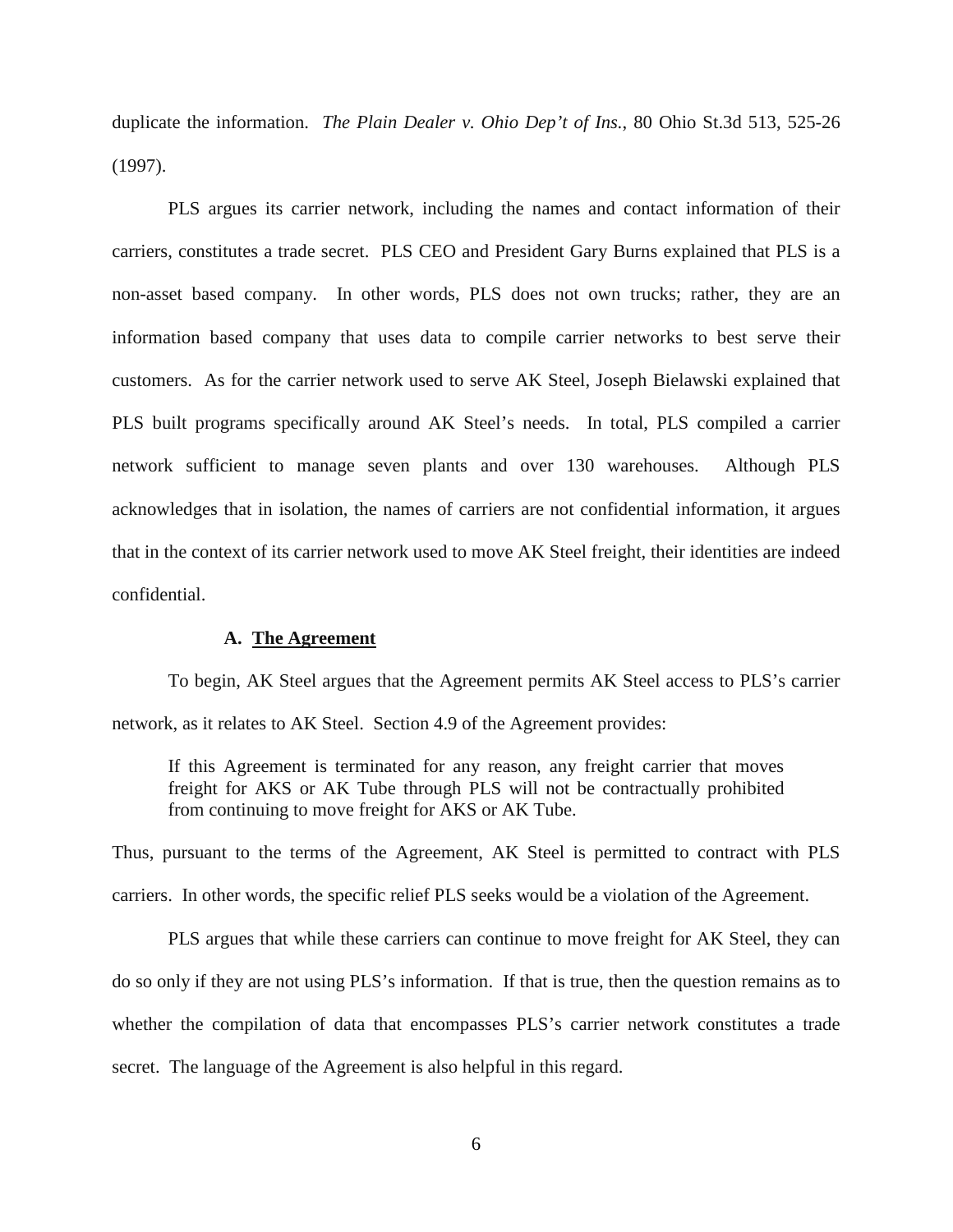Article 9 of the Agreement governs confidential and proprietary information shared between the parties. Section 9.2 states:

"Confidential/Proprietary Information" means any oral, written, graphic or machine-readable information, including, but not limited to, that which relates to information and knowledge pertaining to technology, including but not limited to the efaltbed.com [*sic*] technology, patents, patent applications, research, product plans, products, developments, inventions, processes, designs, drawings, engineering, formulae, markets, software (including source and object code), hardware configuration, computer programs, algorithms, operations, methods, ideas, trade secrets, proprietary information, advertising plans, distribution and sales methods, sales and profit figures, customers, clients, suppliers, business plans, agreements with third parties, services, freight rates, shipping volumes, marketing plans or finances of the disclosing party. Notwithstanding any failure to so identify it, however, all written materials exchanged between AKS and PLS shall be the Confidential/Proprietary Information of the disclosing party.

Noticeably missing from the list of confidential information is "carrier names" or "carrier networks." Nevertheless, PLS argues that the term "suppliers" encompasses carriers. The Court disagrees. Despite including a comprehensive list of information that is confidential, PLS's carrier network is not listed. Of particular significance, the term "carrier" is used throughout Article 2 of the Agreement notwithstanding being excluded entirely from Section 9.2. In short, there is no evidence that the parties intended the identities of carriers to be confidential information belonging to PLS.

PLS makes similar arguments with respect to the confidentiality agreement between PLS and AT Kearney (PLS Ex. 1). These arguments are likewise unavailing. That agreement also provides a detailed list of information considered confidential. It even includes specific information related to carriers, such as carrier agreements, deemed to be confidential. Once again, however, the identity of carriers is not included.

The Agreement also contemplates AK Steel knowing who the carriers are. The Agreement provides that "[AK Steel] shall have the right to accept or reject in their discretion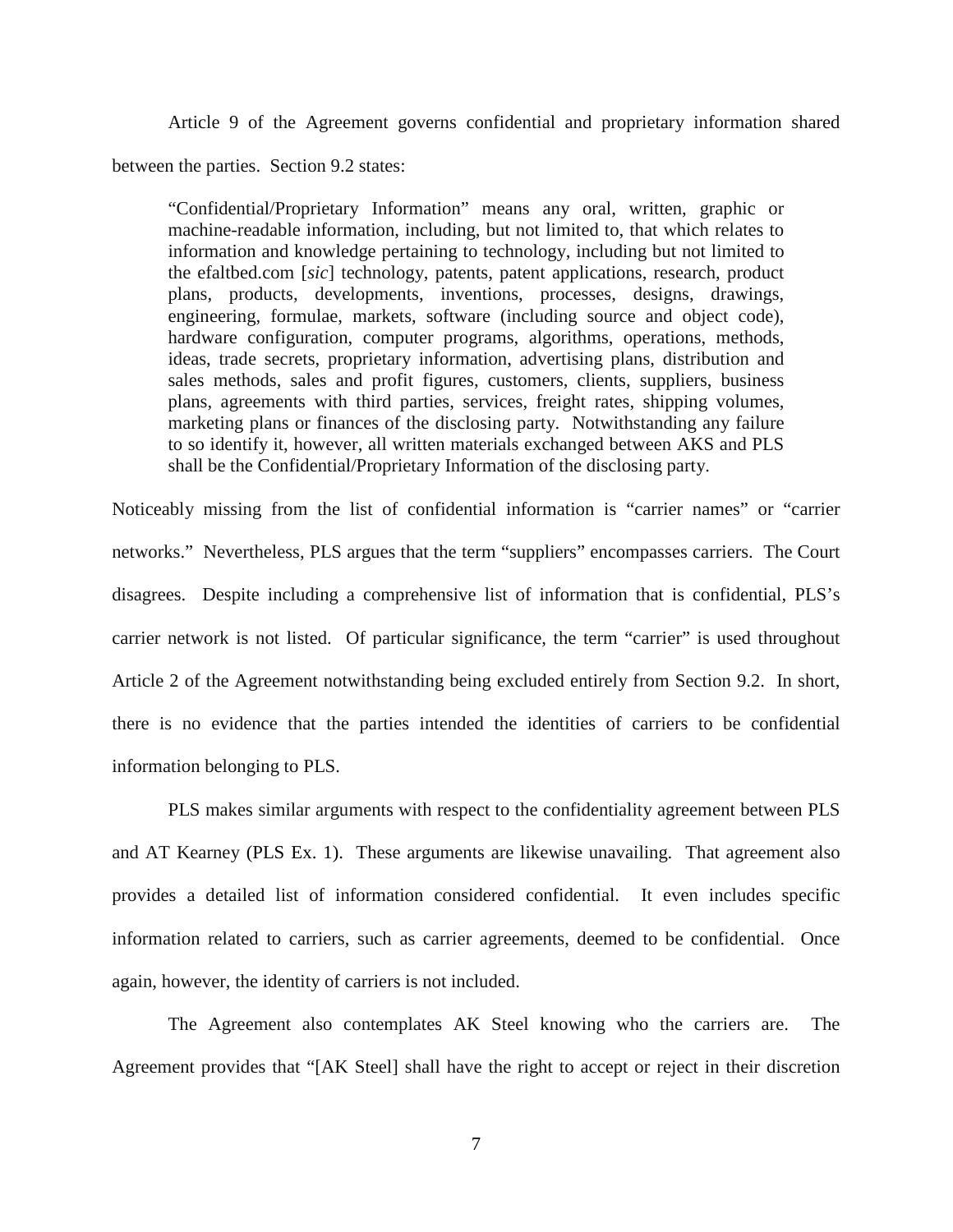any carrier that PLS proposes to utilize to transport the freight of [AK Steel]." (Jt. Ex. 1, Section 2.1(iv)). In order to do so, it is incumbent that AK Steel knows the identity of the carriers chosen by PLS. Further, Section 2.3(ii)(e) states that "each carrier approved by [AK Steel] shall be assigned a unique User ID Number and password which will enable them to access the System and input data needed to order the transportation of freight, including, but not limited to, origin, destination, description of commodity, delivery date requirements and special instructions, if any. Prior to being issued a User ID Number and password, a carrier shall complete and submit to AKS an application and be approved by AKS in its discretion." By requiring carriers to complete and submit applications for approval, the Agreement requires AK Steel to know the identity of carriers. Further, the information is readily ascertainable by third parties, as detailed below.

#### **B. Readily Ascertainable**

Testimony was provided that AK Steel was generally not aware of the identities of the carriers PLS utilized to haul AK Steel freight. Nevertheless, AK Steel argues that the names of the carriers are readily ascertainable. To begin, AK Steel provided evidence that of the carriers that were awarded bids under the new agreement with Ryder, AK Steel had preexisting business relationships with 60% of them. (AK Steel Ex. 5). As such, AK Steel already knew their identities. And as explained above, the terms of the Agreement provide AK Steel the right to know their identities notwithstanding a preexisting business relationship. Whether AK Steel chose to exercise its discretion under the Agreement is not relevant to the Court's analysis.

The Agreement also addresses exclusions with respect to certain information. Section 9.8 of the Agreement states in relevant part: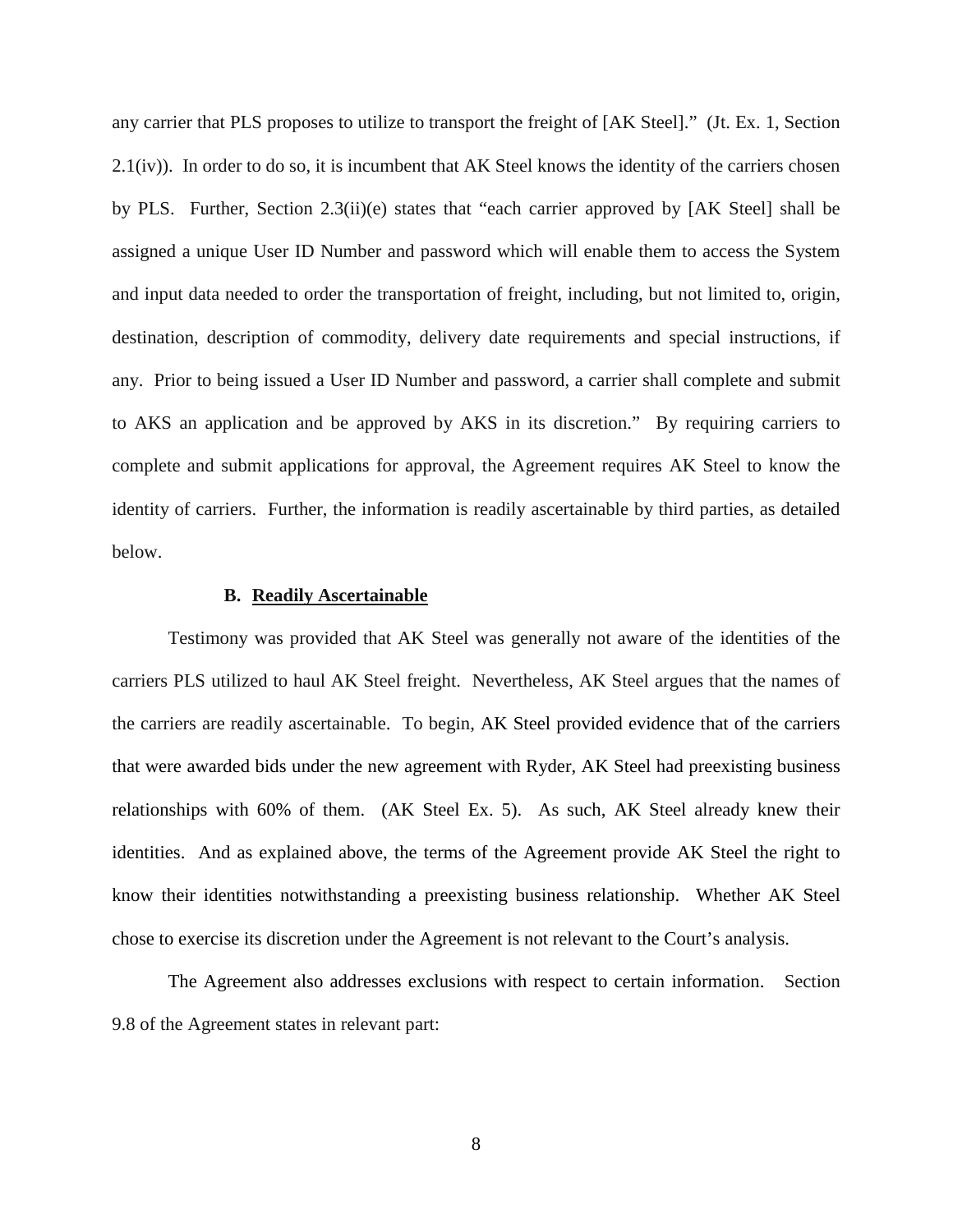Notwithstanding the above, neither party shall have liability to the other with regard to any Confidential/Propriety Information of the other, which the receiving party can prove:

(i) was in the public domain at the time it was disclosed or has entered the public domain through no fault of the receiving party;

\* \* \*

(v) becomes known to the receiving party, without restriction, from a source other than the disclosing party, without breach of this Agreement by the receiving party and otherwise not in violation of the disclosing party's rights;

(vi) is disclosed generally to third parties by the disclosing party without restrictions similar to those contained in this Agreement;

(Jt. Ex. 1, Section 9.8). The evidence shows that a variety of third parties were provided the alleged confidential information without restriction. Under the Agreement, AK Steel is not prohibited from obtaining information from those third parties.

For example, each time freight is moved a Bill of Lading ("BOL") is created. (AK Steel Ex. 6). A BOL provides primarily the following information: 1) the identity of the carrier contracted to PLS; 2) where the freight originated from; 3) where the freight is being shipped; 4) the lane; 5) what is being shipped; 6) the weight of the shipment; and 7) the number of pieces in the shipment. In addition, BOLs are distributed to the following non-exhaustive list of individuals and entities: 1) carriers; 2) guard personnel at AK Steel facilities; 3) outside processors; 4) end customers receiving the shipment; and 5) suppliers and vendors. BOLs are also shown to inspectors at weigh stations upon request. Further, no confidentiality agreement is signed in connection with a BOL. Thus, the identity of PLS's carriers is regularly provided to a wide array of third parties, including personnel associated with AK Steel as part of the hauling process.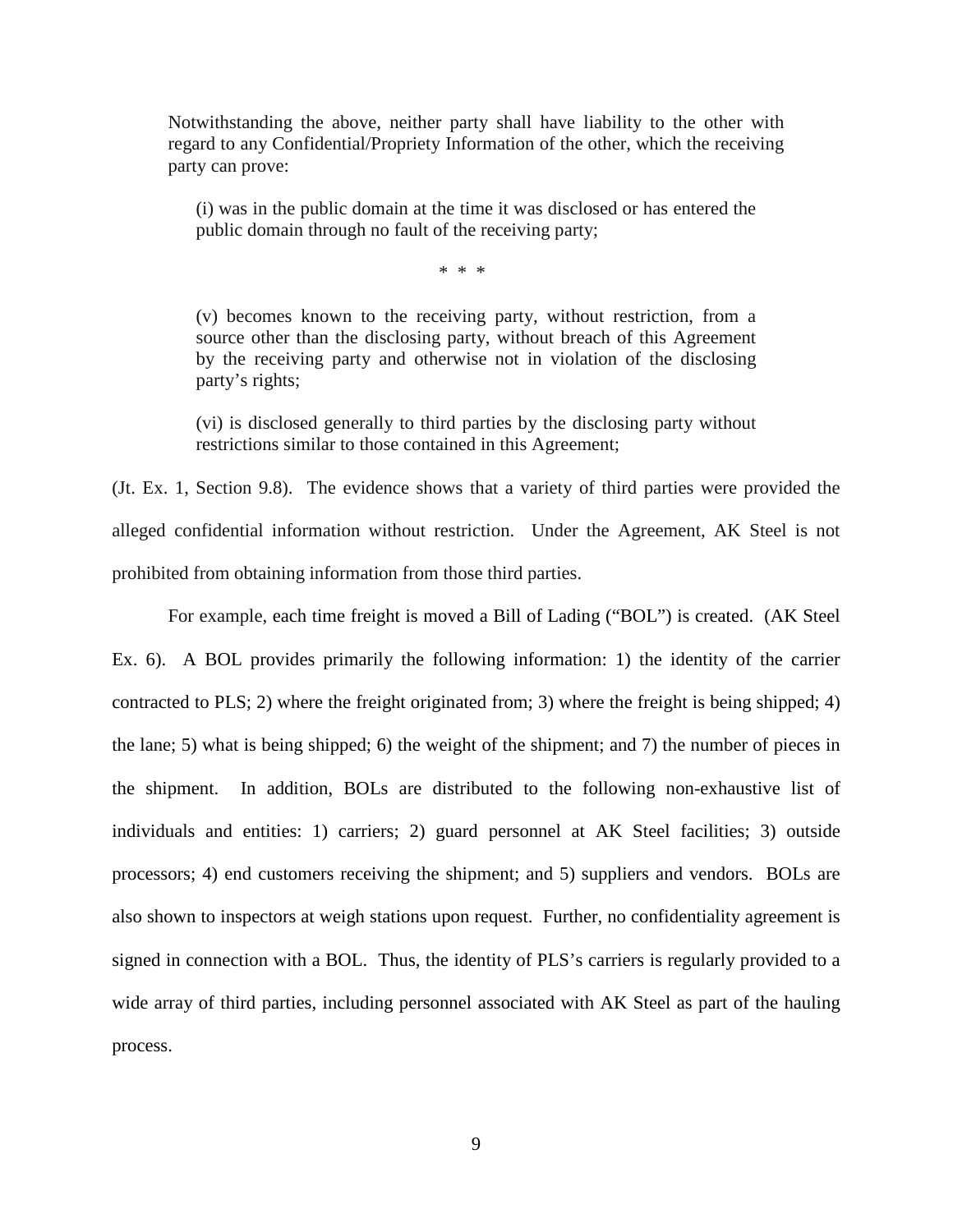For a small fee, two databases also provide limited information with respect to thousands of carriers – FleetSeek and Carrier  $411$ .<sup>[5](#page-9-0)</sup> Both of these databases are publicly accessible. To narrow a search, carriers in a particular region can be searched, as well as carriers that have a certain fleet size. In addition, it is undisputed that the flatbed carrier network—the network used to haul steel—is much smaller than other carrier networks. AK Steel provided evidence it used these databases in part to compile its carrier list. Accordingly, the identity of carriers is in the public domain, and it is reasonable to assume there would be some overlap between carriers.

Finally, PLS takes issue with the letter distributed by AK Steel at the security gate, asking carriers to contact Ryder. (PLS Ex. 20). This letter, however, was distributed to current AK Steel carriers and non-carriers alike. Although many of the carriers coming and going contracted with PLS, it would be an unreasonable prohibition to forbid AK Steel from having any contact with carriers on their property. There is nothing in the Agreement that prohibits the same. Nor is there language that prohibits third party processors from contacting AK Steel directly. Mr. Ritchie further testified that Ryder also received phone calls from carriers who had not contracted with PLS, but had independently heard about AK Steel's agreement with Ryder.

Considering the foregoing, the Court concludes that the names and contact information of PLS's carriers are readily ascertainable. AK Steel already knew, or was entitled to know, the identities of the carriers. Moreover, the information is readily ascertainable through a variety of third parties, as well as publicly accessible databases.

#### **C. Secrecy**

l

 Similarly, there is little evidence that there was a reasonable effort to keep carrier identities confidential. PLS argues that its list of carriers is distributed to employees and third parties on a need-to-know basis only. Despite this contention, carriers do not exclusively

<span id="page-9-0"></span><sup>&</sup>lt;sup>5</sup> The parties dispute whether a sufficient carrier network can be compiled using these databases.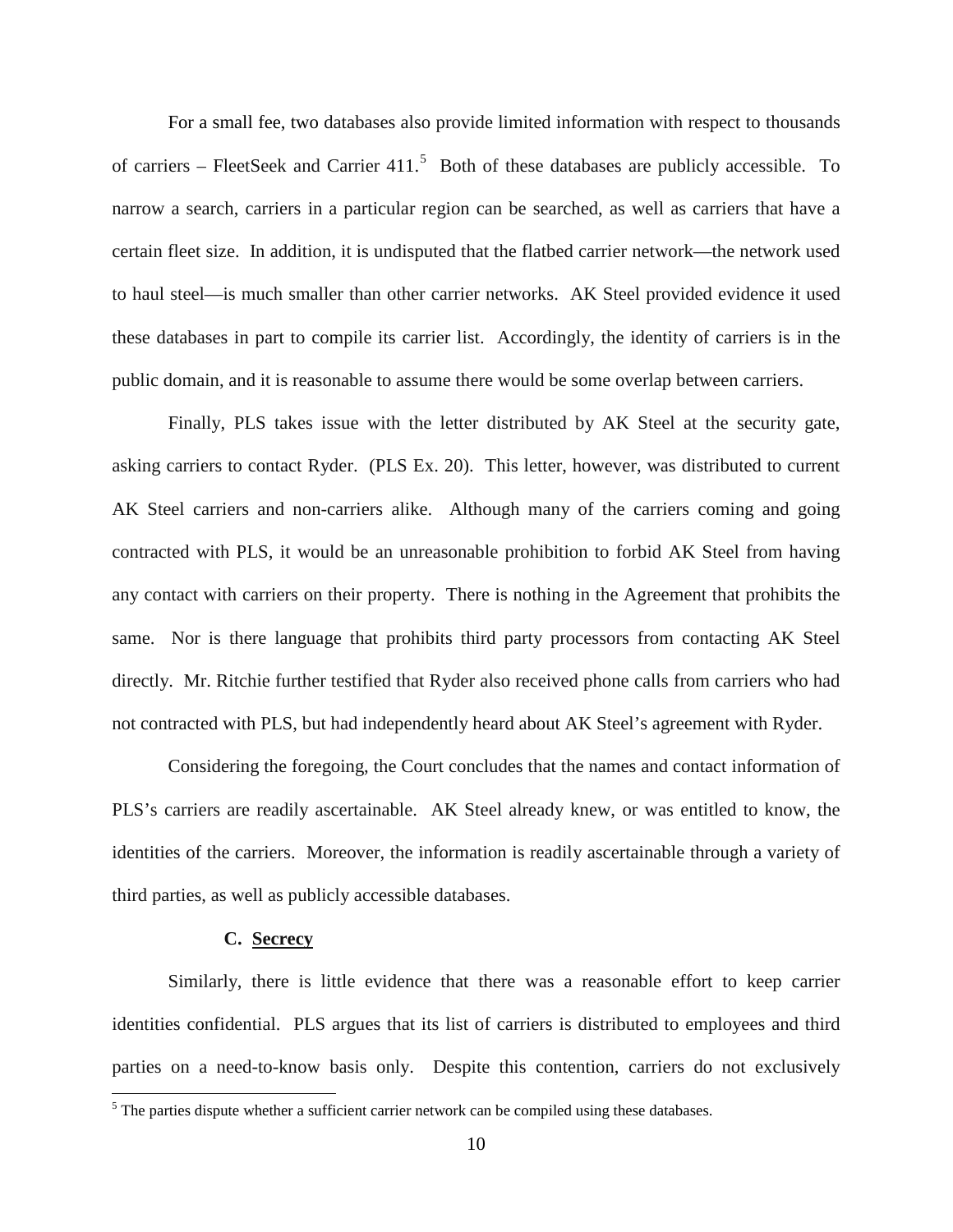contract with PLS. Rather, they are third party, for-hire carriers that market their services to any company with hauling needs. These carriers will respond to any bid that benefits their business. They advertise their services, including advertising on the sides of their trucks. There is likewise no attempt to disguise the names of carriers entering and exiting AK Steel facilities.

 Moreover, as explained above, there was no attempt to keep secret the identities of carriers from outside processors. In fact, over 100 outside processors and end users were privy to the identities of at least some of PLS's carriers.

Therefore, for the reasons stated herein, with the exception of routing guides discussed below, PLS has failed to make a preliminary showing that it is likely to succeed on the merits of its claim. The identity of carriers is not designated as confidential under the Agreement. Moreover, the record shows that carrier identities were readily ascertainable and were not maintained in secrecy. Accordingly, considering all of the evidence before it, the Court cannot say that the identity of carriers used by PLS constitute trade secrets within the meaning of the Ohio Uniform Trade Secrets Act.

#### **D. Routing Guides**

Routing guides are also distributed as part of the hauling process. (Ryder Ex. 10). Outside processors receive routing guides so they know whom to call when they are ready for a load to be picked up. Similar to BOLs, there is no pricing information included. Moreover, Mr. Burns conceded there is no agreement between PLS and outside processors prohibiting use and disclosure of routing guides. In fact, the language on the routing guides suggests they are not confidential. Specifically, the routing guides include language that once printed, the document is uncontrolled. (Id.).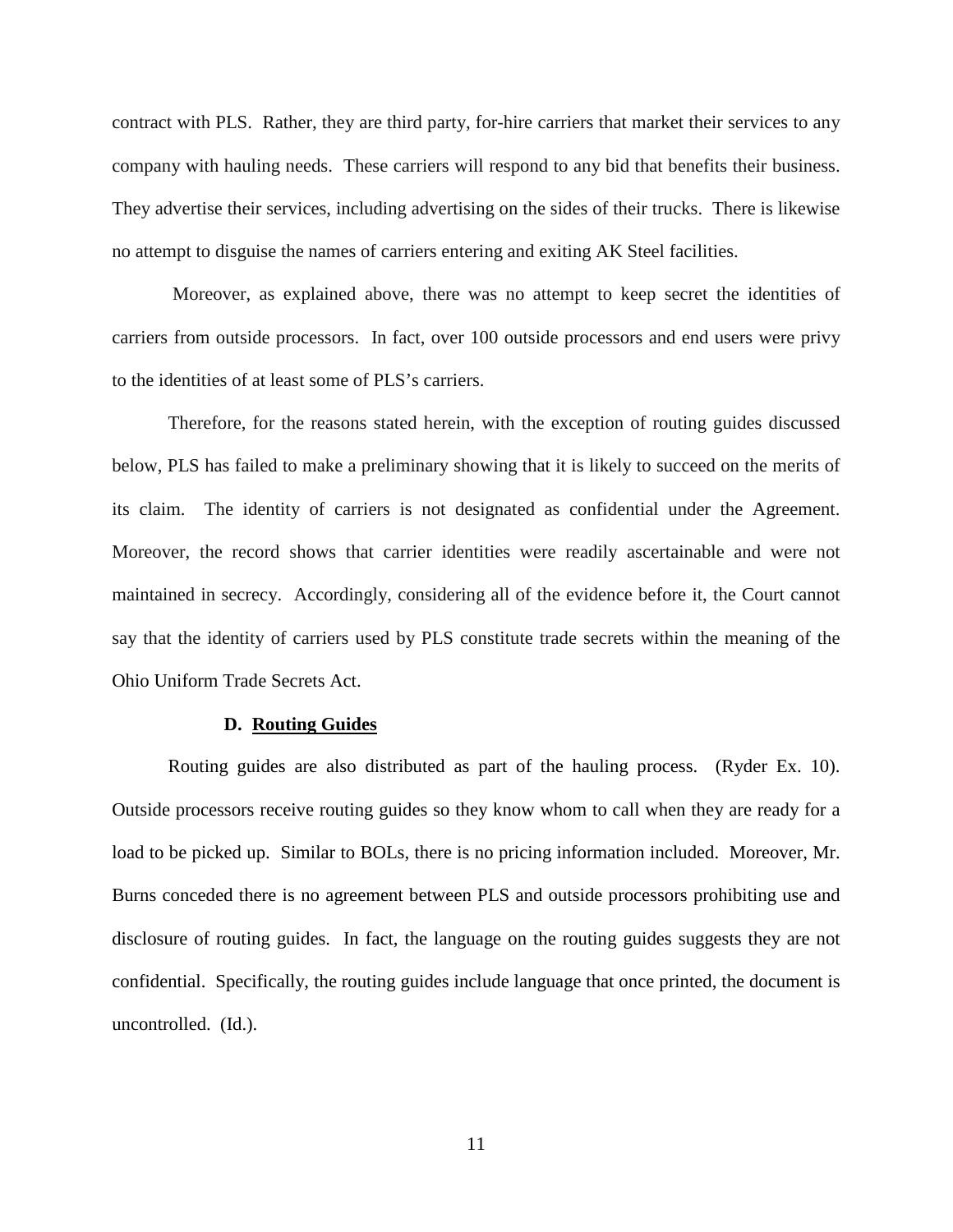Nevertheless, PLS argues that routing guides are confidential because they list the priority, or the order in which outside processors should call carriers for a particular lane. Mr. Burns testified that a routing guide is an output of an algorithm used to determine the best carriers for each particular lane.  $6\,$  $6\,$  In essence, then, PLS argues AK Steel is "reverse engineering" PLS's information for its own use. Reverse engineering is prohibited under the Agreement. (Jt. Ex. 1, Section 9.5).

The answer to whether routing guides is confidential is a closer call based upon the priority listing, as well as the evidence presented with respect to reverse engineering. However, Mr. Ritchie was skeptical that PLS's priority was the most cost effective way of doing business. He explained that he would not rely on another company's priority list. Further, according to Mr. Ritchie, Ryder manages logistics differently than PLS. Likewise, carriers priced their business for Ryder differently than for PLS. Moreover, the undersigned would be remiss if it did not acknowledge AK Steel terminated the Agreement with PLS, at least in part to see whether it could move its steel for less. Thus, the Court is not convinced that routing guides would provide a benefit to Ryder as PLS argues.<sup>[7](#page-11-1)</sup>

In light of that analysis and based upon the record, the Court finds that it is unable to determine conclusively whether the routing guides constitute trade secrets. At this stage, however, PLS has made the requisite preliminary showing to satisfy its burden. This conclusion does not preclude AK Steel from obtaining the identities of carriers contracted with PLS using other means available.

l

<span id="page-11-0"></span><sup>&</sup>lt;sup>6</sup> There is no question that an algorithm created by PLS constitutes a trade secret.

<span id="page-11-1"></span> $<sup>7</sup>$  As discussed herein, Ryder also asserts that the routing guides were quarantined and were not used to compile its</sup> list of carriers.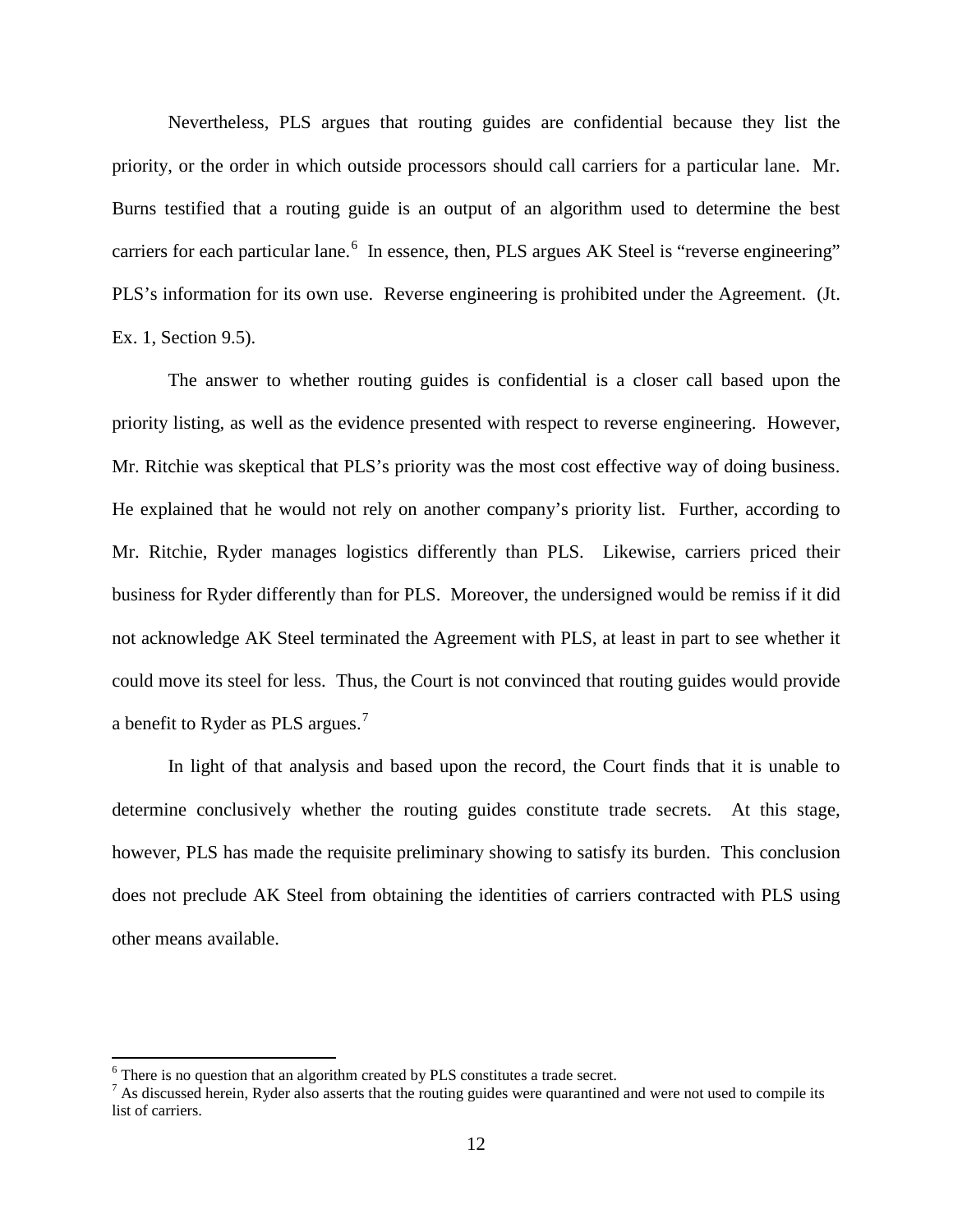Evidence was also presented with respect to how the allegedly confidential information was obtained. Because the Court finds that PLS has failed to make a preliminary showing that its carrier network as it relates to AK Steel is a trade secret, the Court need not delve further into a misappropriation analysis. The Court will, however, briefly address the allegation that AK Steel used PLS's information without authorization.

### **E. Unauthorized Use**

Even if PLS had made a preliminary showing that its carrier network is a trade secret, PLS nevertheless failed to establish unauthorized use by AK Steel. Neither AK Steel nor Ryder dispute that they asked third party processors for routing guides and contact information. In fact, Mr. Ritchie testified he was not surprised he was receiving some of the incumbent's information. In fact, he said it happens to some degree all the time. The reason? The more information the new logistics company has, the better it can serve clients during a transition period.

Nevertheless, AK Steel and Ryder presented testimony that after they became aware of the Pennsylvania litigation, any information associated with PLS's carrier network, including routing guides, names of carriers, as well as contact information of carriers was quarantined. They then began compiling a carrier list from scratch. According to AK Steel and Ryder, in the end, the list of carriers for the Carrier RFP was compiled without the use of PLS's information. PLS balks at this assertion, arguing that the overlap of carriers is not coincidental and shows PLS's information must have been used.

Larry Sutthoff explained that much of the information PLS contends is confidential is stored in AK Steel's IBM database. (AK Steel Ex. 2). According to Mr. Sutthoff, AK Steel transmits information to PLS about a load. Then, a message is provided to AK Steel as to who will pick up the load and when the load will be picked up. Finally, AK Steel notifies a guard that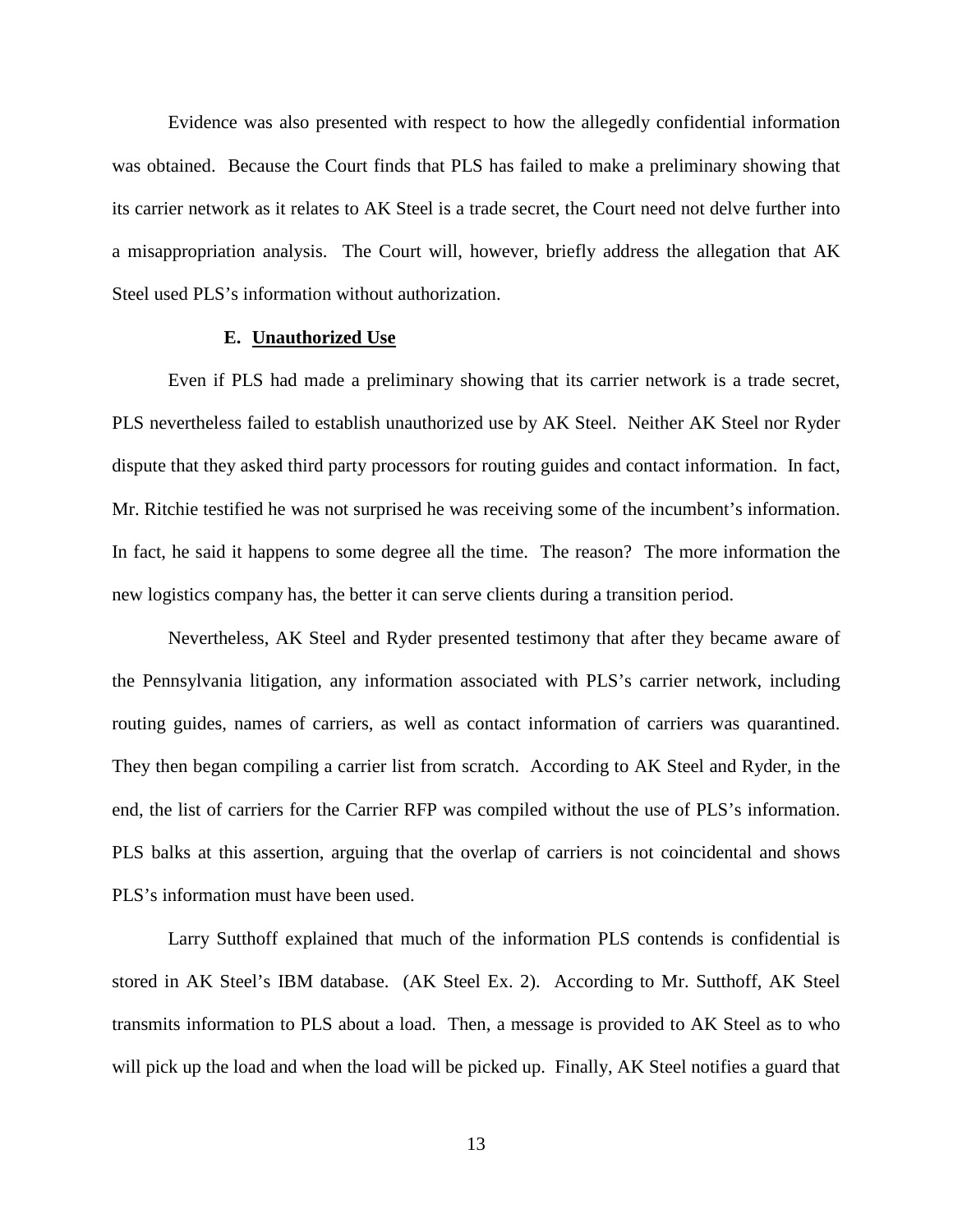a truck is coming. All of this information sits in AK Steel's database and is used for its own business purposes. Thus, while the Court acknowledges that there is conflicting testimony in this regard, PLS has presented no evidence that the final list was compiled using its information.

#### **2. Irreparable Harm**

"To demonstrate irreparable harm, the plaintiff[] must show that . . . [she] will suffer actual or imminent harm rather than harm that is speculative or unsubstantiated." *Abney v. Amgen, Inc.*, 443 F.3d 540, 552 (6th Cir. 2006). Harm is irreparable if it cannot be fully compensated by monetary damages. *Overstreet v. Lexington-Fayetee Urban Cnty. Gov't*, 305 F.3d 566, 578 (6th Cir. 2002). Because loss of trade secrets cannot be quantified, irreparable harm is generally presumed. *Kendall Holdings, Ltd. v. Eden Cyrogenics LLC*, 630 F.Supp.2d 853, 867 (S.D. Ohio 2008).

First, PLS has already lost the bid to Ryder, but nonetheless argues that the damage to its business and competitive standing would be devastating without injunctive relief. It explains that providing Ryder with PLS's carrier network will give Ryder an unfair advantage, as Ryder is a direct competitor of PLS. The Court finds PLS's argument unconvincing for several reasons.

The alleged harm has already occurred – the Carrier RFP process is complete and contracts have been awarded to the winning carriers. The purpose of injunctive relief is to maintain the status quo. Mr. Burns testified that as a result of AK Steel terminating the Agreement, clients assume one of two things: bad service or PLS's price was too high. However, even if this Court were to grant PLS the requested relief, the fact would still remain: PLS lost the AK Steel bid to Ryder. Thus, the alleged "bad optics" would remain. Mr. Burns also testified PLS has lost key employees. However, there is no evidence that PLS lost those employees because of the alleged misappropriation; rather, the evidence suggests the employees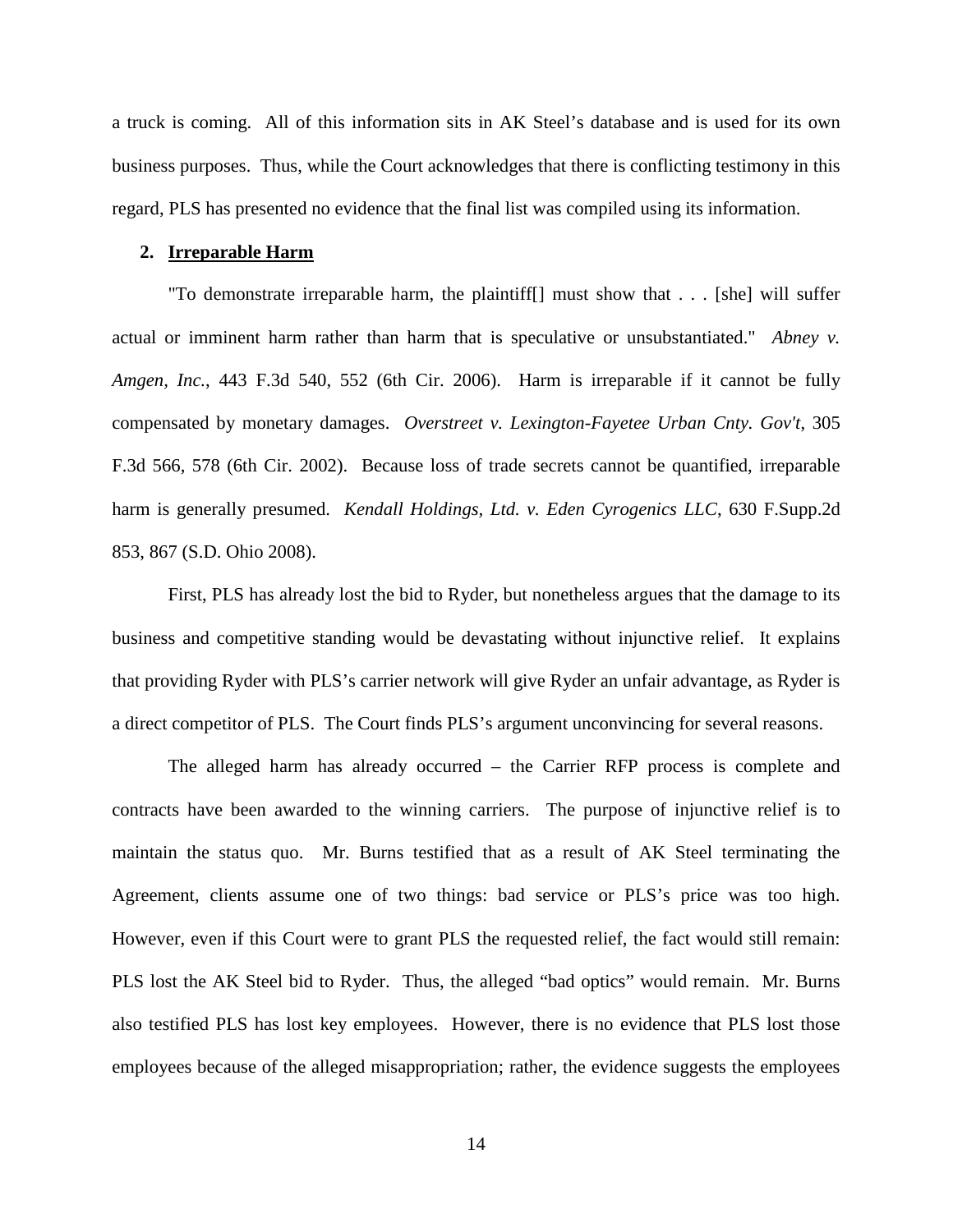left as a result of AK Steel terminating the Agreement. Therefore, such evidence is not relevant to the question herein.

Moreover, Mr. Burns testified at length about the relationship between AK Steel and PLS, explaining that AK Steel is far and away PLS's biggest account. In fact, AK Steel accounts for 32% of PLS's gross billing. He testified that PLS would be harmed by losing the business to Ryder. He further contended that without PLS's confidential information, AK Steel would not have been able to terminate the Agreement. Mr. Burns and Mr. Bielawski both testified that it would be nearly impossible to enter into a new agreement and conduct a Carrier RFP three weeks later. However, they do not point to anything in the record to support their opinion.

On the contrary, David Belter explained that implementation of the agreement between AK Steel and Ryder has taken approximately 14 weeks from the time of the verbal award of business until now. Ryder was verbally awarded the business in the fall of 2016. Thus, the timeline, although a little quicker than usual, appears to be longer than the three weeks first suggested.

Finally, PLS's argument loses steam because the Court has already concluded that it failed to make a preliminary showing it is likely to succeed on the merits. For these reasons, the Court finds this factor tips in favor of AK Steel.

## **3. Substantial Harm to Others**

With regard to determining the probability that granting a temporary restraining order will substantially harm others, "the focus is on the harm that a defendant will suffer[.]" *Lander v. Mongtomery Cty. Bd. Comm'r*, 159 F. Supp. 2d 1044, 1053 n. 18 (S.D. Ohio 2001).

PLS argues any harm AK Steel or other third parties will suffer is outweighed by PLS's alleged harm. The Court disagrees. If the Court was to enjoin AK Steel from using any carriers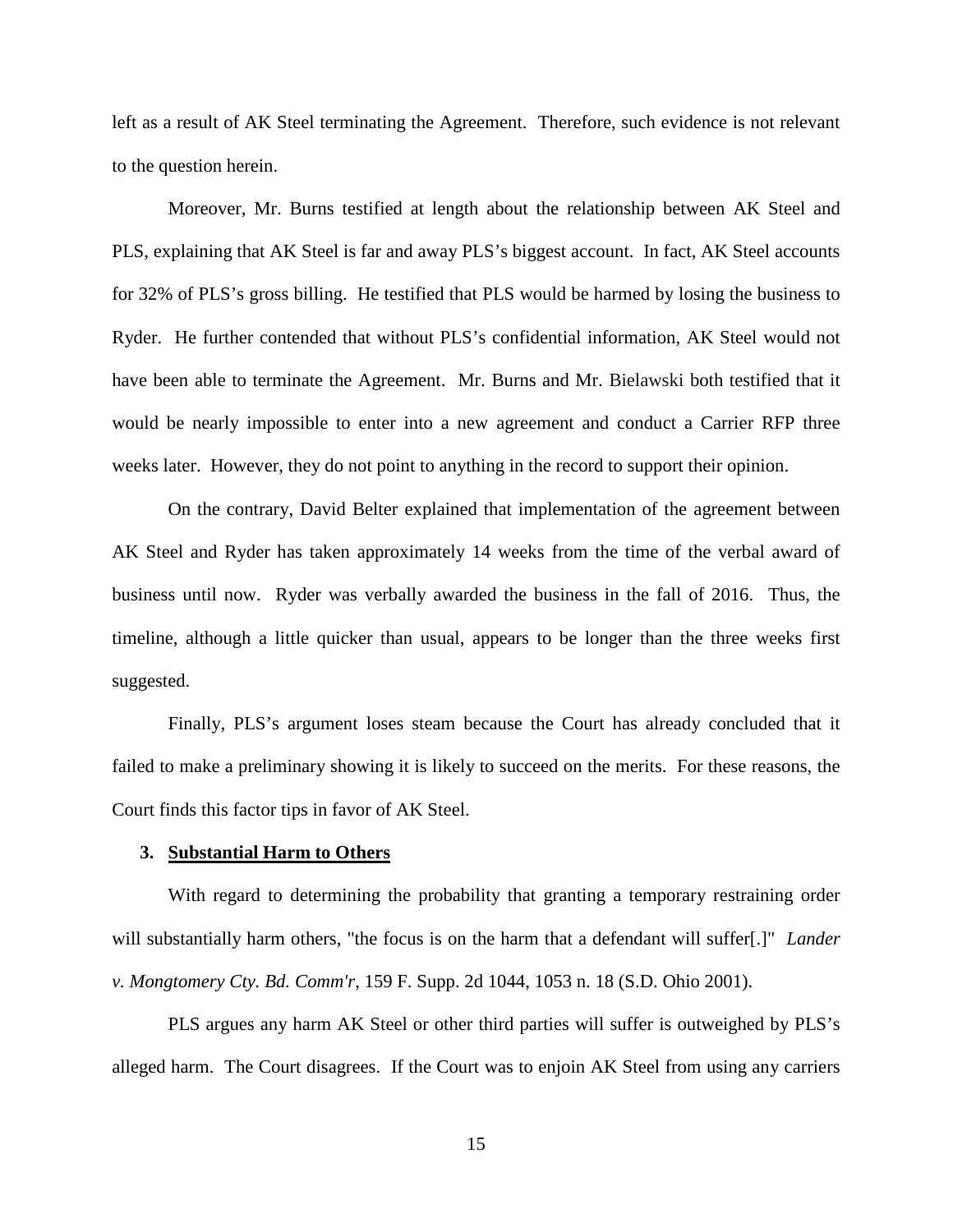PLS used, AK Steel argues its business would be crippled. The Agreement with PLS is scheduled to end on January 18, 2017. The agreement with Ryder will simultaneously commence on that date. Regardless of the logistics company used by AK Steel, AK Steel will still need carriers to move steel. If it is prohibited from using the carriers already awarded bids, its business will also suffer.

Moreover, carriers that have moved freight for AK Steel over the last 20 years are not prohibited from continuing to haul freight for AK Steel. Section 4.9 of the Agreement confirms as much. Evidence was presented that common carriers move 700-900 loads for AK Steel every day. If those carriers are precluded from continuing to haul steel for AK Steel simply because they contracted with PLS, the effect on their business could likewise be crippling.

As for customers receiving steel, such an injunction would have a similar effect. Testimony was presented that AK Steel produces steel for customers such as GM, Ford and Whirlpool, among others. If a limited number of carriers are permitted to haul the many tons of steel each day, these customers might not receive all of the steel necessary to make their products.

With respect to the routing guides, however, the Court finds that AK Steel will not be substantially harmed because it has other means for obtaining the identity of the carriers, as discussed above.

For these reasons, this factor tips in favor of AK Steel.

## **4. Public Interest**

The public interest factor also tips in favor of AK Steel. First, public interest favors enforcing contractual agreements between parties. While the parties interpret the confidentiality provisions of the Agreement differently, there is no dispute that the terms "carriers" or "carrier

16